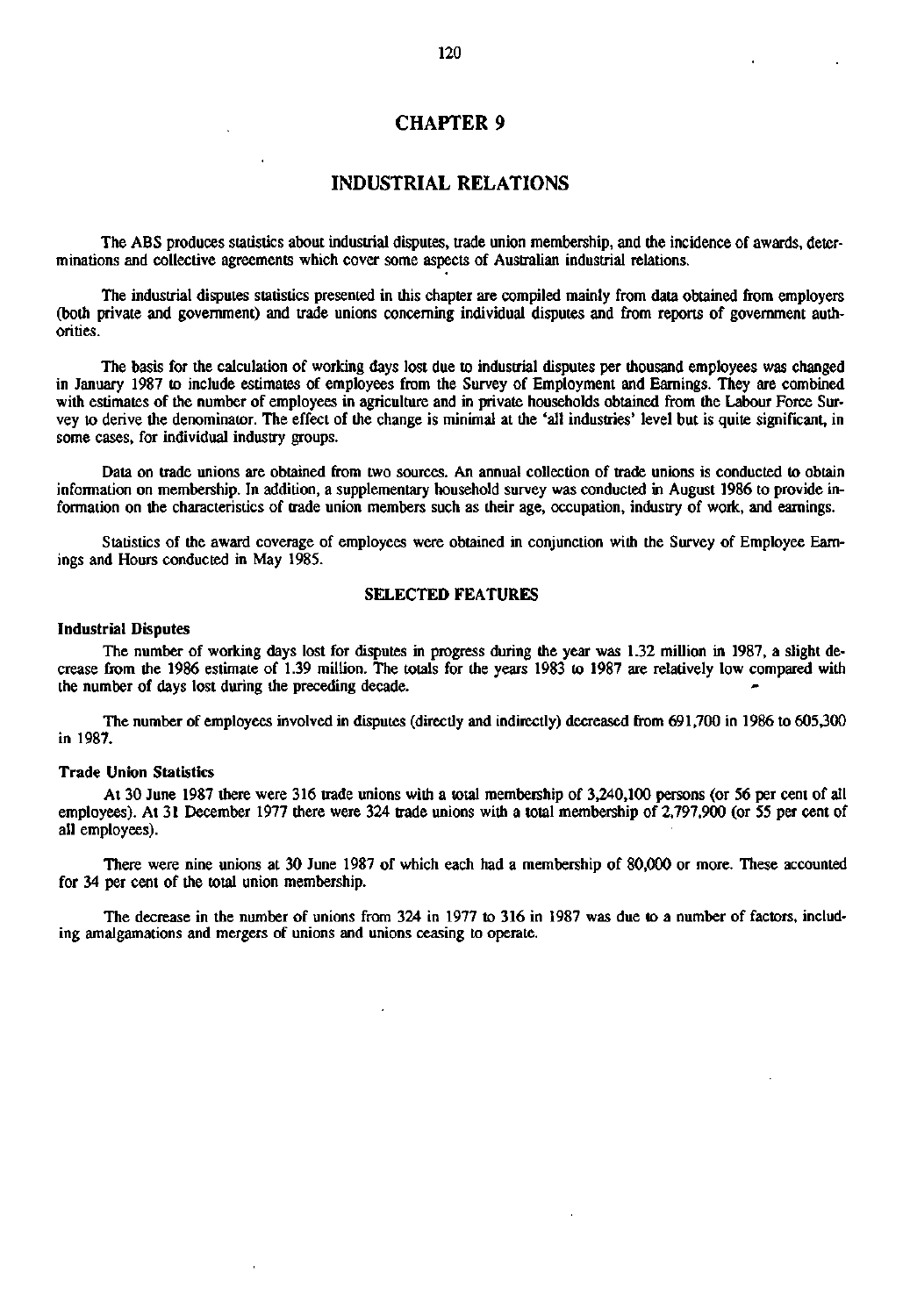| Period |                               |       | Employees involved ('000) |         |                          |            |                          |         |                                         |
|--------|-------------------------------|-------|---------------------------|---------|--------------------------|------------|--------------------------|---------|-----------------------------------------|
|        | Number of disputes            |       | Directly                  |         |                          | Indirectly |                          | Total   |                                         |
|        | Commenced<br>during<br>period | Total | Newly<br>involved<br>(a)  | Total   | Newly<br>involved<br>(a) | Total      | Newly<br>involved<br>(a) | Total   | Total<br>working<br>days lost<br>('000) |
| 1967   | n.a.                          | 1,340 | n.a.                      | 472.2   | n.a.                     | 11.1       | n.a.                     | 483.3   | 705.3                                   |
| 1968   | n.a.                          | 1,713 | n.a.                      | 700.8   | n.a.                     | 19.5       | п.а.                     | 720.3   | 1,079.5                                 |
| 1969   | n.a.                          | 2,014 | n.a.                      | 1,244.0 | n.a.                     | 41.2       | n.a.                     | 1,285.2 | 1,958.0                                 |
| 1970   | n.a.                          | 2,738 | n.a.                      | 1,304.2 | n.a.                     | 63.3       | n.a.                     | 1,367.4 | 2,393.7                                 |
| 1971   | n.a.                          | 2,404 | n.a.                      | 1,267.7 | n.a.                     | 58.8       | n.a.                     | 1,326.5 | 3,068.6                                 |
| 1972   | n.a.                          | 2,298 | n.a.                      | 1,041.2 | n.a.                     | 72.6       | n.a.                     | 1,113.8 | 2,010.3                                 |
| 1973   | n.a.                          | 2,538 | n.a.                      | 758.0   | n.a.                     | 45.0       | n.a.                     | 803.0   | 2,634.7                                 |
| 1974   | n.a.                          | 2,809 | n.a.                      | 1,947.1 | n.a.                     | 57.8       | n.a.                     | 2,004.8 | 6,292.5                                 |
| 1975   | n.a.                          | 2,432 | n.a.                      | 1,343.8 | n.a.                     | 54.1       | n.s.                     | 1,398.0 | 3,509.9                                 |
| 1976   | n.a.                          | 2,055 | n.a.                      | 2,137.3 | <b>D.a.</b>              | 52.6       | n.a.                     | 2,189.9 | 3,799.2                                 |
| 1977   | 2,083                         | 2,090 | 539.0                     | 539.4   | 56.8                     | 56.8       | 595.8                    | 596.2   | 1,654.8                                 |
| 1978   | 2,276                         | 2,277 | 1,011.9                   | 1.011.9 | 63.7                     | 63.7       | 1,075.6                  | 1,075.6 | 2,130.8                                 |
| 1979   | 2,040                         | 2,042 | 1,816.7                   | 1,818.0 | 44.9                     | 44.9       | 1,861.6                  | 1,862.9 | 3,964.4                                 |
| 1980   | 2,420                         | 2,429 | 1,101.8                   | 1,108.6 | 63.2                     | 64.0       | 1,165.0                  | 1,172.6 | 3,319.7                                 |
| 1981   | 2,887                         | 2,915 | 1,147.9                   | 1,170.6 | 76.5                     | 76.6       | 1.224.5                  | 1.247.2 | 4.189.3                                 |
| 1982   | 2,045                         | 2,060 | 654.2                     | 680.6   | 24.2                     | 25.5       | 678.4                    | 706.1   | 1,980.4                                 |
| 1983   | 1,779                         | 1,787 | 427.4                     | 444.9   | 25.4                     | 25.4       | 452.8                    | 470.2   | 1,641.4                                 |
| 1984   | 1,958                         | 1,965 | 520.0                     | 529.2   | 31.1                     | 31.1       | 551.1                    | 560.3   | 1,307.4                                 |
| 1985   | 1,830                         | 1,845 | 524.5                     | 542.3   | 28.2                     | 28.2       | 552.6                    | 570.5   | 1,256.2                                 |
| 1986   | 1,680                         | 1,687 | 653.8                     | 671.6   | 20.1                     | 20.1       | 673.9                    | 691.7   | 1,390.7                                 |
| 1987   | 1,471                         | 1,475 | 584.3                     | 586.8   | 18.5                     | 18.5       | 602.8                    | 605.3   | 1,316.4                                 |

**TABLE 9.1. SUMMARY OF INDUSTRIAL DISPUTES : 1967 TO 1987** 

**(a) Comprises workers involved in disputes that commenced during the period and additional workers involved in disputes that continued from previous periods.** 

*Source: Industrial Disputes, Australia* **(6322.0).** 

## **TABLE** *92.* **INDUSTRIAL DISPUTES : WORKING DAYS LOST PER THOUSAND EMPLOYEES, INDUSTRY, 1972 TO 1987**

|         |        |       | <b>Manufacturing</b> |       | <b>Transport</b> |                               |       |                     |            |
|---------|--------|-------|----------------------|-------|------------------|-------------------------------|-------|---------------------|------------|
| Period  |        |       | Metal<br>products,   |       |                  | and storage;<br>Communication |       |                     |            |
|         | Mining |       | machinery<br>and     |       | Construc-        | Steve-<br>doring              |       | Other<br>industries | AШ         |
|         | Coal   | Other | equipment            | Other | tion             | services                      | Other | (a)                 | industries |
| 1972    | 2,909  | 1,152 | 1,113                | 533   | 1,037            | 1,990                         | 578   | 89                  | 435        |
| 1973    | 4,268  | 2,860 | 1,405                | 889   | 1,119            | 2,705                         | 256   | 133                 | 552        |
| 1974    | 7,725  | 2,625 | 4,876                | 1.026 | 3,009            | 6,172                         | 1,352 | 194                 | 1,273      |
| 1975    | 14,991 | .576  | 2,376                | 674   | 1,255            | 2,581                         | 379   | 230                 | 717        |
| 1976    | 6,602  | 3,952 | 1,467                | 1,245 | 1,433            | 2,276                         | 1,010 | 292                 | 773        |
| 1977    | 4,145  | 3,182 | 398                  | 679   | 591              | 2,625                         | 450   | 101                 | 336        |
| 1978    | 5,669  | 2,415 | 1,460                | 747   | 378              | 8,418                         | 435   | 74                  | 434        |
| 1979    | 8,220  | 5,752 | 1,886                | 1,112 | 1,100            | 3,724                         | 1,138 | 269                 | 787        |
| 1980(b) | 23,362 | 4,036 | 1,194                | 1,080 | 674              | 2,548                         | 353   | 202                 | 649        |
| 1981    | 10,209 | 5,238 | 2,287                | 986   | 1,405            | 2,952                         | 970   | 238                 | 797        |
| 1982    | 9,698  | 2,686 | 471                  | 505   | 768              |                               | 672   | 84                  | 358        |
| 1983    | 3,223  | 3,375 | 353                  | 186   | 1,269            |                               | 485   | 42                  | 249        |
| 1984    | 3.913  | 3,745 | 343                  | 416   | 503              |                               | 372   | 91                  | 248        |
| 1985    | 6,898  | 1.931 | 255                  | 312   | 666              |                               | 432   | 71                  | 228        |
| 1986    | 10,773 | 3,328 | 445                  | 328   | 458              |                               | 135   | 72                  | 242        |
| 1987    | 8,902  | 1,069 | 479                  | 305   | 773              |                               | 217   | 69                  | 223        |

**(a) Exclude agriculture, etc. and private households employing staff for the years 1976-1983 but included from 1984. (b) For change in method of estimation see Appendix 3.** 

 $\blacksquare$ 

*Source: Industrial Disputes, Australia* **(6322.0).**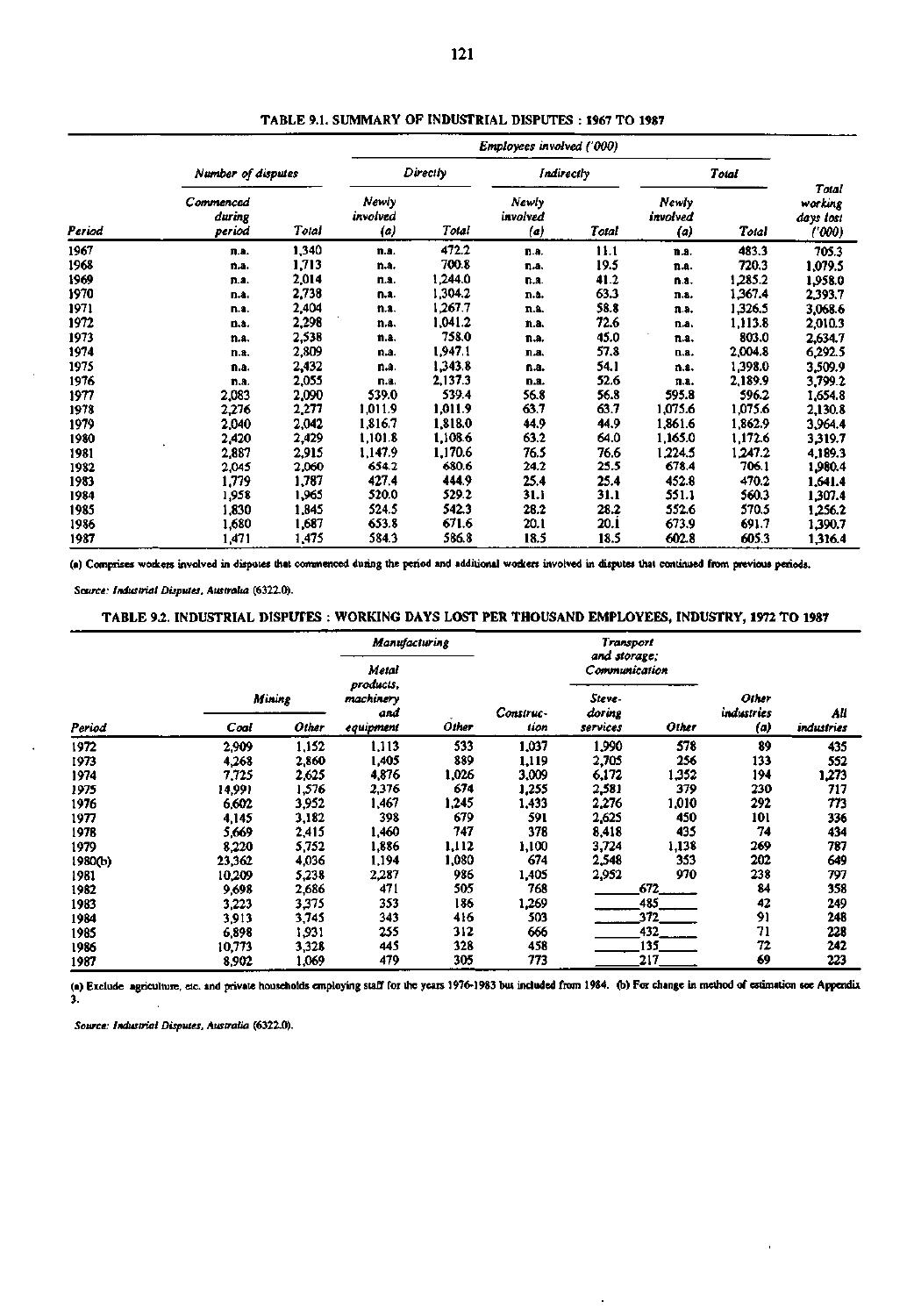

**CHART 9.1. WORKING DAYS LOST AND NUMBER OF EMPLOYEES INVOLVED IN INDUSTRIAL DISPUTES, AUSTRALIA** 

**Source: Industrial Disputes, Australia (6322.0).** 



**Source: Industrial Disputes, Australia (6322.0).** 



**CHART** *93.* **NUMBER OF INDUSTRIAL DISPUTES, AUSTRALIA** 

**Source: Industrial Disputes, Australia (6322.0).** 

h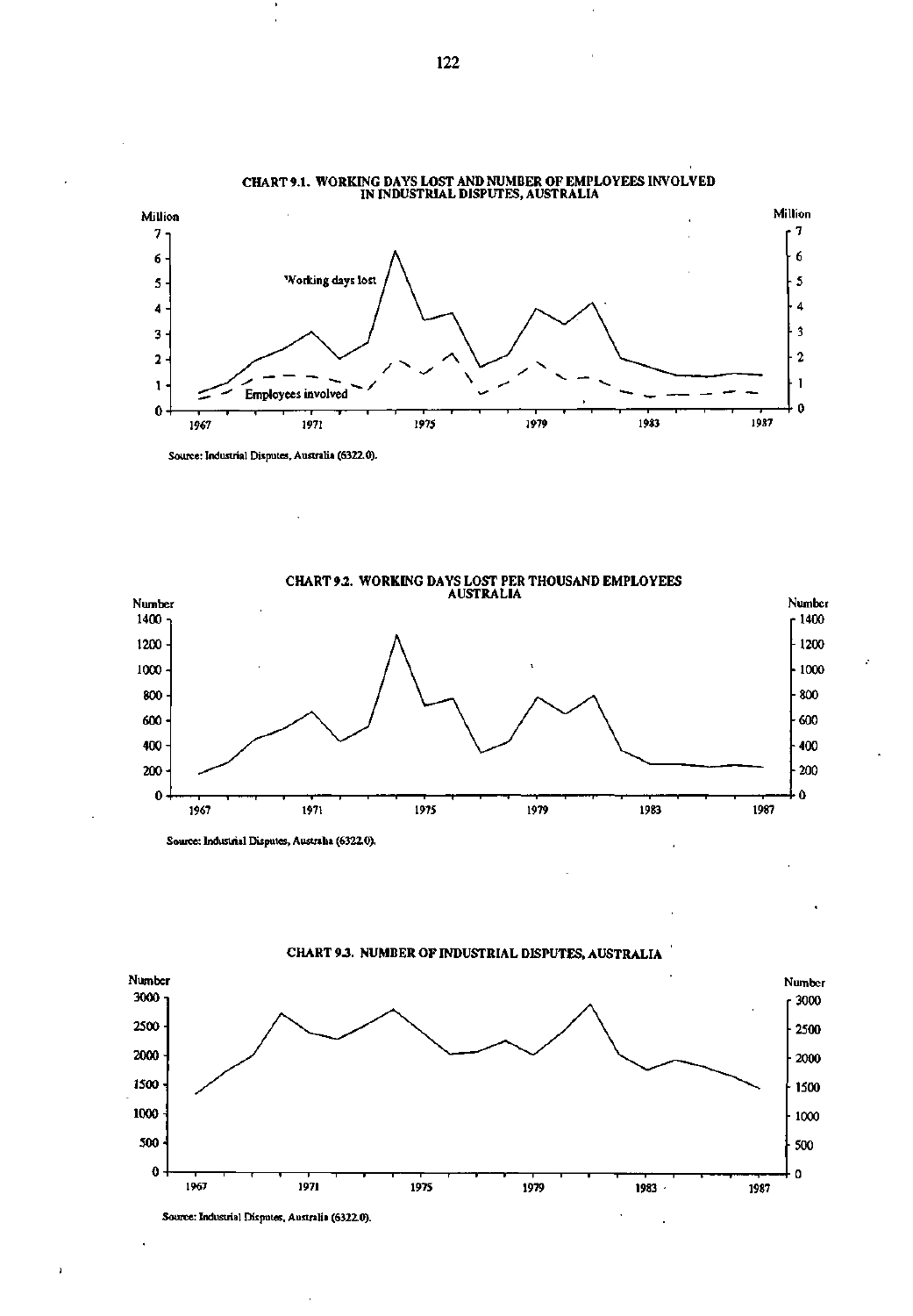| Period | N.S.W. | Vic.  | Qid | SA. | W.A. | Tas.  | Aust.(b) |
|--------|--------|-------|-----|-----|------|-------|----------|
| 1967   | 307    | 94    | 175 | 50  | 22   | 63    | 176      |
| 1968   | 373    | 208   | 305 | 133 | 73   | 109   | 261      |
| 1969   | 460    | 594   | 442 | 325 | 318  | 81    | 458      |
| 1970   | 829    | 409   | 318 | 227 | 413  | 258   | 537      |
| 1971   | 1,095  | 542   | 463 | 264 | 192  | 163   | 669      |
| 1972   | 503    | 497   | 485 | 143 | 261  | 152   | 435      |
| 1973   | 622    | 590   | 509 | 296 | 313  | 1,089 | 552      |
| 1974   | 1,462  | 1,757 | 807 | 686 | 656  | 672   | 1,273    |
| 1975   | 831    | 910   | 718 | 277 | 253  | 305   | 717      |
| 1976   | 827    | 1,051 | 638 | 323 | 623  | 464   | 773      |
| 1977   | 308    | 433   | 359 | 65  | 532  | 197   | 336      |
| 1978   | 555    | 346   | 536 | 172 | 473  | 261   | 434      |
| 1979   | 742    | 1,083 | 679 | 402 | 838  | 439   | 787      |
| 1980   | 657    | 792   | 863 | 132 | 446  | 668   | 649      |
| 1981   | 1,023  | 863   | 620 | 320 | 548  | 461   | 797      |
| 1982   | 381    | 258   | 660 | 101 | 348  | 431   | 348      |
| 1983   | 287    | 163   | 176 | 115 | 577  | 478   | 249      |
| 1984   | 357    | 132   | 302 | 55  | 256  | 350   | 248      |
| 1985   | 209    | 236   | 411 | 47  | 187  | 138   | 228      |
| 1986   | 304    | 240   | 207 | 95  | 272  | 190   | 242      |
| 1987   | 340    | 164   | 87  | 90  | 212  | 177   | 223      |

#### **TABLE 93 . INDUSTRIAL DISPUTES : WORKING DAYS LOST PER THOUSAND EMPLOYEES(a) STATES AND AUSTRALIA**

**(a) For details, see Appendix 3. (b) Includes the Northern Tenitory and the Australian Capital Territory.** 

*Source: Industrial Disputes, Australia* **(6322.0).** 



#### **CHART 9.4. INDUSTRIAL DISPUTES IN PROGRESS DURING EACH YEAR 1986 AND 1987: WORKING DAYS LOST PER THOUSAND EMPLOYEES, STATE**

**Source: Industrial Disputes, Australia (6322.0).**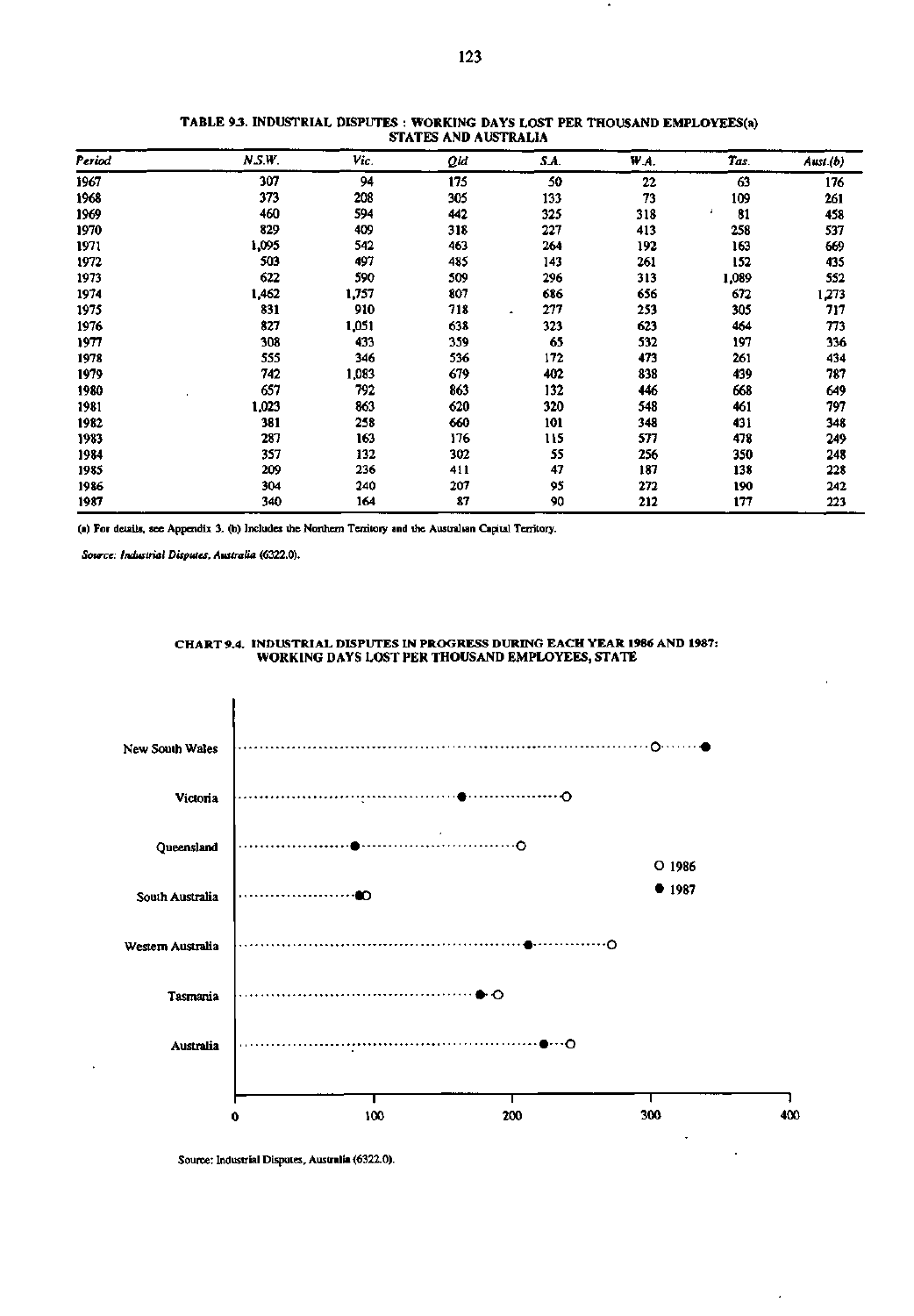• -O Coal mining Other mining . . . . . . . . . . . . 0 Manufacturing Other manufacturing O 1986 • 1987 Construction **•••**O-Transport and storage;' Communication **»**  All indusrtries T 1 1 0 2000 4000 6000 8000 10000 12000 Source: Industrial Disputes, Australia (6322.0). '

#### **CHART 9.5. INDUSTRIAL DISPUTES IN PROGRESS DURING EACH YEAR 1986 AND 1987: WORKING DAYS LOST PER THOUSAND EMPLOYEES, INDUSTRY**

**TABLE 9.4. TRADE UNIONS : NUMBER OF MEMBERS, DECEMBER 1977 TO JUNE 1987** 

|                        | Number of<br>separate<br>unions |         | Number of members ('000) |         | Proportion of total employees<br>(per cent) |                |         |  |  |
|------------------------|---------------------------------|---------|--------------------------|---------|---------------------------------------------|----------------|---------|--|--|
|                        |                                 | Males   | <b>Females</b>           | Persons | Males                                       | <b>Females</b> | Persons |  |  |
| <b>End of December</b> |                                 |         |                          |         |                                             |                |         |  |  |
| 1977                   | 324                             | 1,940.6 | 857.4                    | 2,797.9 | 61                                          | 46             | 55      |  |  |
| 1978                   | 330                             | 1.969.2 | 861.5                    | 2,830.8 | 62<br>٠                                     | 46             | 56      |  |  |
| 1979                   | 328                             | 1.971.4 | 902.2                    | 2,873.6 | 61                                          | 47             | 56      |  |  |
| 1980                   | 325                             | 2,009.5 | 946.3                    | 2.955.9 | 61                                          | 47             | 55      |  |  |
| 1981                   | 324                             | 2,029.4 | 964.7                    | 2.994.1 | 60                                          | 47             | 54      |  |  |
| 1982                   | 322                             | 2.024.4 | 988.0                    | 3.012.4 | 62                                          | 48             | 56      |  |  |
| 1983                   | 319                             | 2,007.2 | 978.0                    | 2.985.2 | 61                                          | 47             | 56      |  |  |
| 1984                   | 329                             | 2.041.2 | 987.3                    | 3,028.5 | 61                                          | 45             | 55      |  |  |
| 30 June 1985           | 323                             | 2,121.6 | 1.032.6                  | 3.154.2 | 65                                          | 46             | 57      |  |  |
| 30 June 1986           | 326                             | 2,126.5 | 1,059.7                  | 3.186.2 | 63                                          | 44             | 55      |  |  |
| 30 June 1987           | 316                             | 2,136.0 | 1,104.2                  | 3,240.1 | 63                                          | 44             | 55      |  |  |

*Source: Trade Union Statistics, Australia* (6323.0).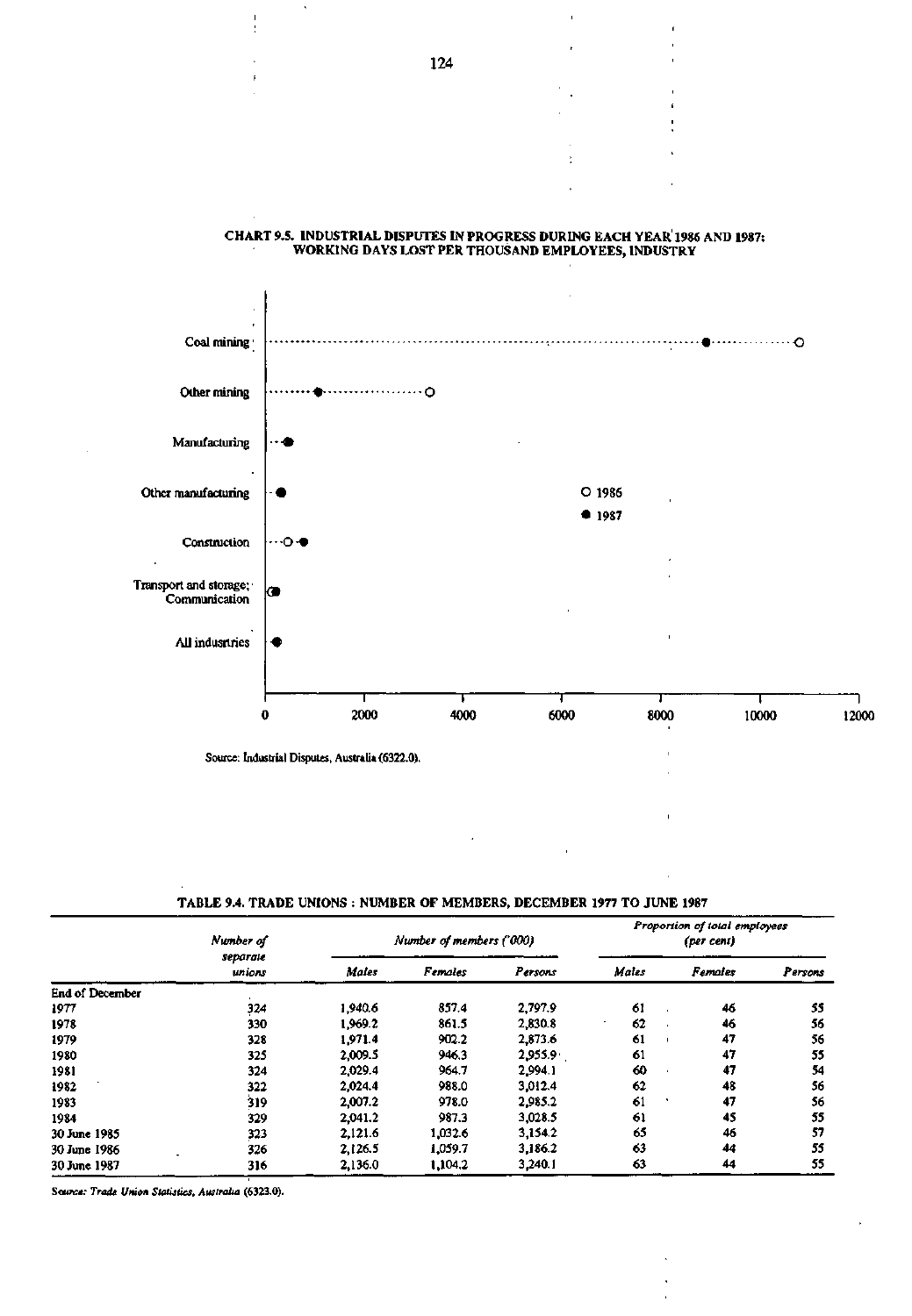|                           | Number of unions |              |                  | Proportion of total<br>unions (per cent) |                  | Number of<br>members ('000) | Proportion of total<br>members (per cent) |              |  |
|---------------------------|------------------|--------------|------------------|------------------------------------------|------------------|-----------------------------|-------------------------------------------|--------------|--|
| Number of members         | December<br>1977 | Јиле<br>1987 | December<br>1977 | June<br>1987                             | December<br>1977 | June<br>1987                | December<br>1977                          | June<br>1987 |  |
| Under 100                 | 36               | 40           | 11.1             | 12.7                                     | 1.7              | 1.9                         | 0.1                                       | 0.1          |  |
| $100$ and under $250$     | 42               | 39           | 13.0             | 12.3                                     | 6.4              | 6.6                         | 0.2                                       | 0.2          |  |
| $250$ and under $500$     | 34               | 25           | 10.5             | 7.9                                      | 12.3             | 9.1                         | 0.4                                       | 0.3          |  |
| 500 and under 1,000       | 45               | 45           | 13.9             | 14.2                                     | 31.4             | 32.0                        | 1.1                                       | 1.0          |  |
| $1,000$ and under $2,000$ | 40               | 44           | 12.3             | 13.9                                     | 56.2             | 60.0                        | 2.0                                       | 1.9          |  |
| 2,000 and under 3,000     | 44               | 13           | 13.6             | 4.1                                      | 142.4            | 31.7                        | 5.1                                       | 1.0          |  |
| 3,000 and under 5,000     |                  | 25           |                  | 7.9                                      |                  | 101.9                       |                                           | 3.1          |  |
| 5,000 and under 10,000    | 24               | 21           | 7.4              | 6.6                                      | 177.5            | 149.9                       | 6.3                                       | 4.6          |  |
| 10,000 and under 20,000   | 22               | 17           | 6.8              | 5.4                                      | 327.2            | 234.4                       | 11.7                                      | 7.2          |  |
| 20,000 and under 30,000   | 9                | 14           | 2.8              | 4.4                                      | 224.0            | 338.0                       | 8.0                                       | 10.4         |  |
| 30,000 and under 40,000   | 7                | 6            | $2.2\,$          | 1.9                                      | 247.3            | 203.3                       | 8.8                                       | 6.3          |  |
| 40,000 and under 50,000   |                  | 8            | $2.2\,$          | 2.5                                      | 309.6            | 366.5                       | 11.1                                      | 11.3         |  |
| 50,000 and under 80,000   |                  | 10           | $2.2\phantom{0}$ | 3.2                                      | 425.1            | 618.9                       | 15.2                                      | 19.1         |  |
| 80,000 and over           | 7                | 9            | 2.2              | 2.8                                      | 836.6            | 1,085.9                     | 29.9                                      | 33.5         |  |
| Total                     | 324              | 316          | 100.0            | 100.0                                    | 2,797.9          | 3,240.1                     | 100.0                                     | 100.0        |  |

**TABLE 9.5. TRADE UNIONS : CLASSIFICATION BY SIZE OF MEMBERSHIP, DECEMBER 1977 AND JUNE 1987** 

**Source:** *Trade Union Statitics, Australia* **(6323.0).** 



**CHART 9.6. TRADE UNION MEMBERSHIP: AGE, AUGUST 1986** 

**Source: Trade Union Members, Australia, August 1986(6325.0).**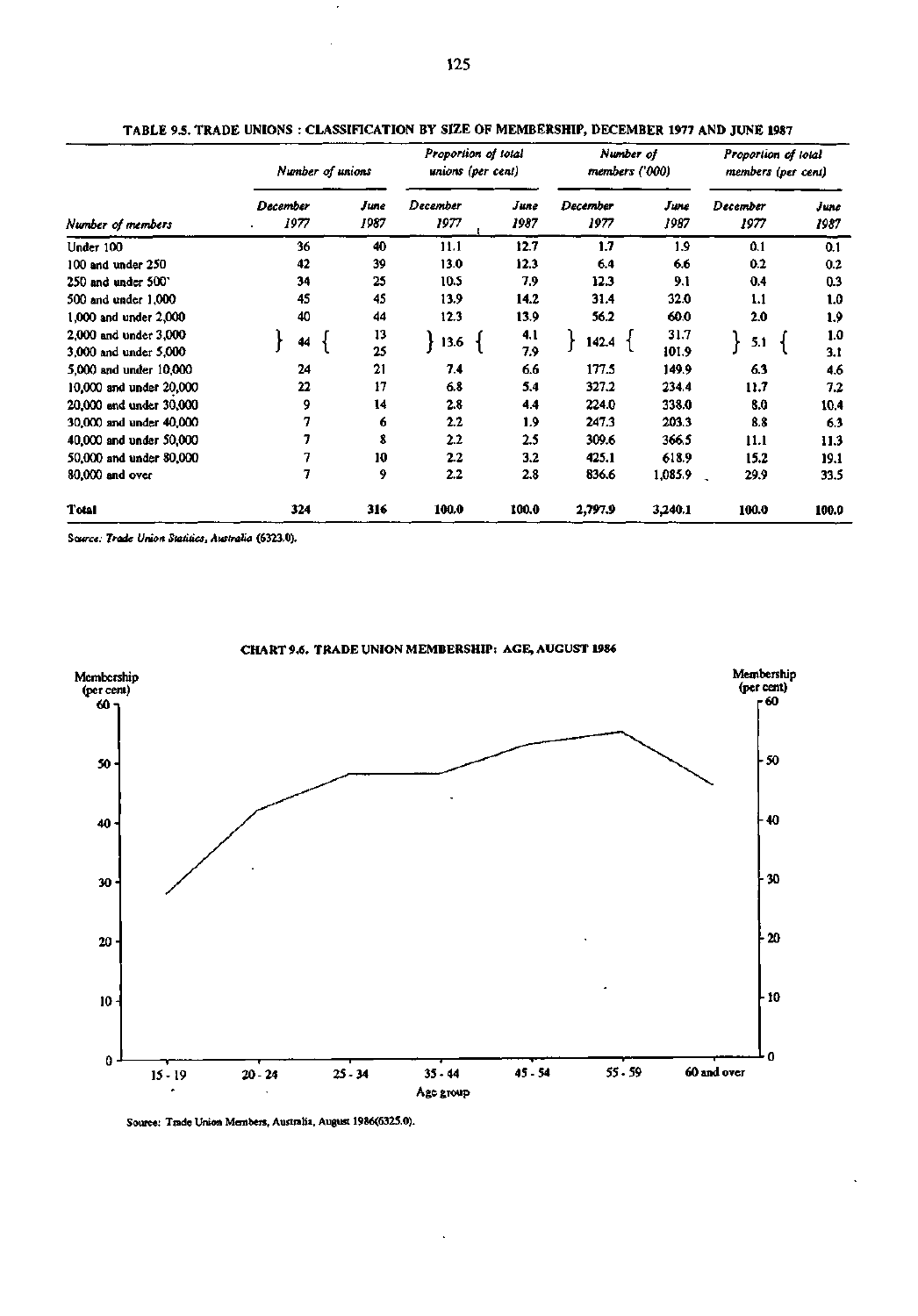

### CHART 9.7. TRADE UNION MEMBERSHIP: INDUSTRY AND SECTOR AUGUST **1986**

(a) Estimate for females subject to sampling variability too high for most practical uses, (b) Includes some persons for whom sector could not be determined.

Source: Trade Union Members, Australia, August 1986(6325.0).

# TABLE 9.6. INCIDENCE OF AWARDS : ALL EMPLOYEES, OCCUPATION GROUP, MAY 1985 (Per cent)

|                                                                   | Covered by awards, deter-<br>minations and collective<br>agreements                                                                                                                                                                                                                                                                                                                                                                                                                                                                                                                                                                                                                                                                                                                                                                                                                                           |              |                 | Not<br>covered<br>bу | Covered by awards, deter-<br>minations and collective<br>agreements |      |      | Not<br>covered<br>Ьу |
|-------------------------------------------------------------------|---------------------------------------------------------------------------------------------------------------------------------------------------------------------------------------------------------------------------------------------------------------------------------------------------------------------------------------------------------------------------------------------------------------------------------------------------------------------------------------------------------------------------------------------------------------------------------------------------------------------------------------------------------------------------------------------------------------------------------------------------------------------------------------------------------------------------------------------------------------------------------------------------------------|--------------|-----------------|----------------------|---------------------------------------------------------------------|------|------|----------------------|
| Occupation group                                                  | Males<br>Females<br>awards.<br>Total<br>Federal<br>State<br>Federal<br>State<br>elc.<br>48.9<br>21.1<br>27.7<br>8.8<br>81.2<br>78.9<br>97.5<br>100.0<br>93.9<br>۰<br>4.6<br>-<br>77.7<br>93.1<br>6.9<br>6.1<br>13.0<br>86.3<br>35.9<br>84.3<br>15.7<br>61.0<br>46.5<br>65.2<br>15.7<br>13.0<br>34.8<br>۰<br>۰<br>13.0<br>33.4<br>87.0<br>53.4<br>27.9<br>48.6<br>78.2<br>4.2<br>83.4<br>17.7<br>57.1<br>21.8<br>87.5<br>12.5<br>61.0<br>76.2<br>25.1<br>10.8<br>57.1<br>26.9<br>86.6<br>13.4<br>38.3<br>91.7<br>8.3<br>49.9<br>7.5<br>37.7<br>92.5<br>53.8<br>40.0<br>52.9<br>32.6<br>31.1<br>93.5<br>٠<br>60.4<br>64.4<br>27.2<br>7.7<br>92.3<br>63.8<br>٠<br>27.6<br>95.7<br>67.1<br>93.7<br>۰<br>4.5<br>68.3<br>26.8<br>95.5<br>90.4<br>87.3<br>12.7<br>44.2<br>۰<br>41.5<br>25.8<br>67.2<br>94.3<br>*<br>50.9<br>41.1<br>7.2<br>48.1<br>92.8<br>42.5<br>47.5<br>17.8<br>71.5<br>71.2<br>92.3<br>٠<br>20.1 | <b>Total</b> | awards.<br>etc. |                      |                                                                     |      |      |                      |
| Professional, technical and related employees                     |                                                                                                                                                                                                                                                                                                                                                                                                                                                                                                                                                                                                                                                                                                                                                                                                                                                                                                               |              |                 |                      |                                                                     |      | 92.1 | 7.9                  |
| <b>Nurses</b>                                                     |                                                                                                                                                                                                                                                                                                                                                                                                                                                                                                                                                                                                                                                                                                                                                                                                                                                                                                               |              |                 |                      |                                                                     |      | 99.0 | 1.0                  |
| <b>Teachers</b>                                                   |                                                                                                                                                                                                                                                                                                                                                                                                                                                                                                                                                                                                                                                                                                                                                                                                                                                                                                               |              |                 |                      |                                                                     |      | 95.0 | 5.0                  |
| Draftspersons and technicians                                     |                                                                                                                                                                                                                                                                                                                                                                                                                                                                                                                                                                                                                                                                                                                                                                                                                                                                                                               |              |                 |                      |                                                                     |      | 86.8 | 13.2                 |
| Administrative, executive and managerial employees                |                                                                                                                                                                                                                                                                                                                                                                                                                                                                                                                                                                                                                                                                                                                                                                                                                                                                                                               |              |                 |                      |                                                                     |      |      | 66.0                 |
| Clerical employees                                                |                                                                                                                                                                                                                                                                                                                                                                                                                                                                                                                                                                                                                                                                                                                                                                                                                                                                                                               |              |                 |                      |                                                                     |      | 85.4 | 14.6                 |
| Sales employees                                                   |                                                                                                                                                                                                                                                                                                                                                                                                                                                                                                                                                                                                                                                                                                                                                                                                                                                                                                               |              |                 |                      |                                                                     |      | 88.6 | 11.4                 |
| Farmers, fisherpersons and related employees                      |                                                                                                                                                                                                                                                                                                                                                                                                                                                                                                                                                                                                                                                                                                                                                                                                                                                                                                               |              |                 |                      |                                                                     |      | 91.6 | 8.4                  |
| Miners, quarry and related employees                              |                                                                                                                                                                                                                                                                                                                                                                                                                                                                                                                                                                                                                                                                                                                                                                                                                                                                                                               |              |                 |                      |                                                                     |      |      |                      |
| Employees in transport and communications                         |                                                                                                                                                                                                                                                                                                                                                                                                                                                                                                                                                                                                                                                                                                                                                                                                                                                                                                               |              |                 |                      |                                                                     |      | 88.2 |                      |
| Tradespersons, production-process employees and labourers, n.e.c. |                                                                                                                                                                                                                                                                                                                                                                                                                                                                                                                                                                                                                                                                                                                                                                                                                                                                                                               |              |                 |                      |                                                                     |      | 94.8 | 5.2                  |
| Textile, clothing, footwear and leather goods makers and related  |                                                                                                                                                                                                                                                                                                                                                                                                                                                                                                                                                                                                                                                                                                                                                                                                                                                                                                               |              |                 |                      |                                                                     |      |      |                      |
| employees                                                         |                                                                                                                                                                                                                                                                                                                                                                                                                                                                                                                                                                                                                                                                                                                                                                                                                                                                                                               |              |                 |                      |                                                                     |      | 97.2 |                      |
| Machine toolmakers, metal machinists, mechanics, plumbers and     |                                                                                                                                                                                                                                                                                                                                                                                                                                                                                                                                                                                                                                                                                                                                                                                                                                                                                                               |              |                 |                      |                                                                     |      |      |                      |
| related metal employees                                           |                                                                                                                                                                                                                                                                                                                                                                                                                                                                                                                                                                                                                                                                                                                                                                                                                                                                                                               |              |                 |                      |                                                                     |      | ٠    |                      |
| Electricians and related electrical and electronics employees     |                                                                                                                                                                                                                                                                                                                                                                                                                                                                                                                                                                                                                                                                                                                                                                                                                                                                                                               |              |                 |                      |                                                                     |      | 96.7 |                      |
| Metalmaking and related employees                                 |                                                                                                                                                                                                                                                                                                                                                                                                                                                                                                                                                                                                                                                                                                                                                                                                                                                                                                               |              |                 |                      |                                                                     |      | 95.7 |                      |
| Carpenters, cabinetmakers and related employees, building etc.    |                                                                                                                                                                                                                                                                                                                                                                                                                                                                                                                                                                                                                                                                                                                                                                                                                                                                                                               |              |                 |                      |                                                                     |      |      |                      |
| tradespersons and construction employees                          |                                                                                                                                                                                                                                                                                                                                                                                                                                                                                                                                                                                                                                                                                                                                                                                                                                                                                                               |              |                 |                      |                                                                     |      | 85.2 |                      |
| Packers, wrappers, labellers, storepersons and freight handlers   |                                                                                                                                                                                                                                                                                                                                                                                                                                                                                                                                                                                                                                                                                                                                                                                                                                                                                                               |              |                 |                      |                                                                     |      | 94.1 |                      |
| Labourers, apprentices, factory employees n.e.c.                  |                                                                                                                                                                                                                                                                                                                                                                                                                                                                                                                                                                                                                                                                                                                                                                                                                                                                                                               |              |                 |                      |                                                                     |      | 92.7 |                      |
| Service, sport and recreation employees                           |                                                                                                                                                                                                                                                                                                                                                                                                                                                                                                                                                                                                                                                                                                                                                                                                                                                                                                               |              |                 |                      |                                                                     |      | 90.0 |                      |
| All occupations                                                   | 40.0                                                                                                                                                                                                                                                                                                                                                                                                                                                                                                                                                                                                                                                                                                                                                                                                                                                                                                          | 40.5         | 83.4            | 16.6                 | 21.6                                                                | 63.4 | 87.4 | 12.6                 |

*Source: Incidence of Awards, Australia, May 1985* **(6315.0).**